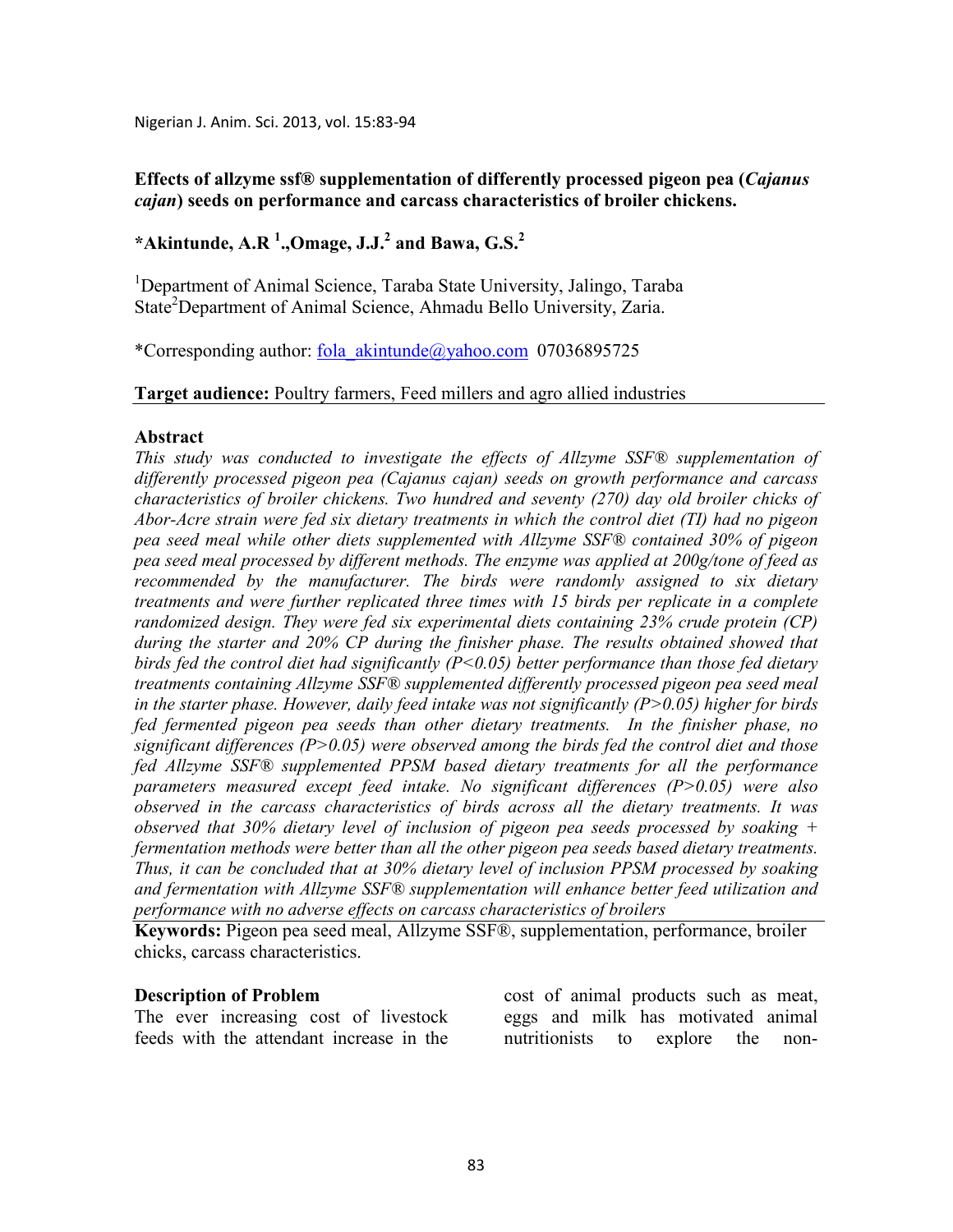conventional feed ingredients as an alternative means of improving livestock production (1). One of such nonconventional protein sources is pigeon pea (*Cajanus cajan*), a perennial shrub which grows well in dry conditions and produces peas for more than one year. Pigeon pea ranked fifth among the edible grain legumes of the world in terms of importance. It is a staple crop in Puerto Rico, Bahamas and is widely grown in Asia. In Nigeria, pigeon pea is mostly found in Bendel, Plateau, Benue and Ondo. It is a multipurpose crop and is mainly grown for its mature, dry seeds. It could satisfy needs for food, animal feed, wood, agriculture and medicine.Pigeon pea contains 18-30% crude protein (2). Apata and Ologbobo (3), worked on the proximate composition of some raw Nigerian legumes seeds and reported crude protein values of  $20.6 - 27.7$  % for pigeon peas.

Pigeon pea seeds like most tropical legume seeds contain anti-nutritional substances which affect their utilization in poultry feeding, especially the raw seeds. Some of these anti-nutritional factors (ANFs) include protease inhibitors (trypsin and chymotrypsin inhibitors), lectins, tannins and nonstarch polysaccharides (NSP) (4, 5, 6). The presence of some of these toxic factors is associated with growth depression and pancreatic hypertrophy in monogastric species (7). It has been well established that processing is required before legume seed such as pigeon pea can be incorporated into animal diets as processing improves the utilization of protein and energy contained in legumes (8, 9). Some of these processing methods include soaking and germination, fermentation, cooking, roasting, dehulling, chemical tretment etc, Ologbobo (10) reported that soaking in water for 96 hours and germination are the most effective method of reducing phytic acid and oxalic acid in soybeans. Furthermore, soaking followed by germination considerably reduces the activity of trypsin inhibitor in pigeon pea. The report of (11) also established that soaking in water and cooking can also improve the nutritional status of grain legumes. According to Faris and Sign (12), the nutritive value of legume based fermented foods were higher than their raw components.

In the past few decades, the use of exogenous enzyme in diets for monogastric animals has been increasingly investigated and was found to exert significant beneficial effect on the nutrient digestibility and utilization. The response to the use of enzymes is greatest on the poorest quality raw materials (13). The use of enzyme enables the feed compounder to minimize feed costs through reduced usage of expensive ingredients (14). Some of these enzymes include cellulase (B-glucanases, xylanases and associated enzymes, phytases, proteases, lipases and galactosidases. Some of these enzymes have been blended together to form commercial brand. Examples are Allzyme  $SSF^{\circledR}$ . Maxigrain® ,Nutrasexyla® ,Rovabio® and,R ozazymeG2G® .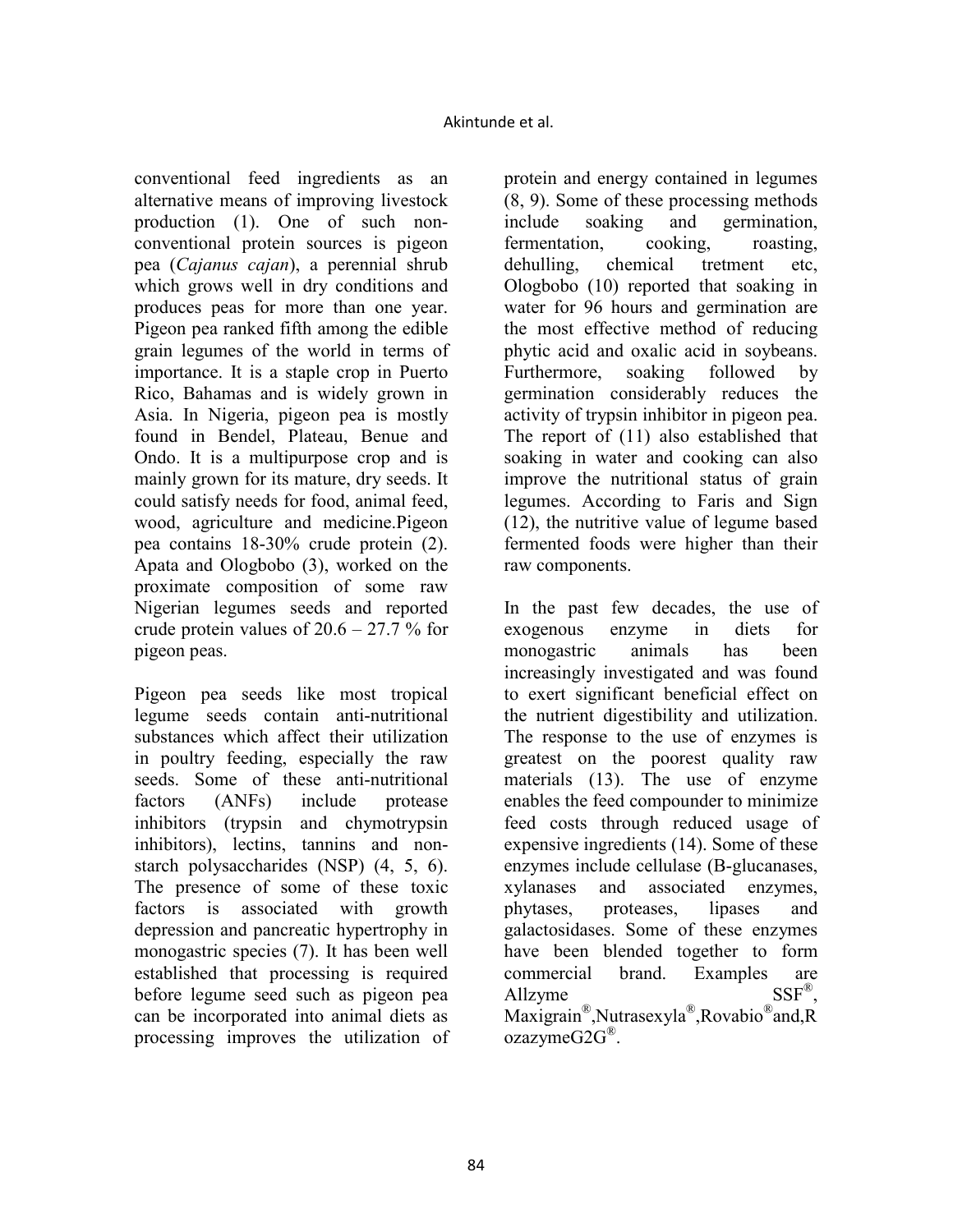Allzyme  $SSF^{\circledast}$  is an enzyme complex that enhances the digestibility of feed thus improving the growth and economic efficiency. Major enzymes in Allzyme SSF® include amylase, cellulase, phytase, xylanase, beta glucanase, pectinase and protease. The objective of this study was therefore to evaluate the effects of Allzyme SSF® supplementation of differently processed pigeon pea (*Cajanuscajan*) seeds on the growth performance and carcass characteristics of broiler chickens.

# **Materials and Methods**

### *Source of seeds and processing.*

The study was conducted at the Poultry Unit, Teaching and Research Farm Department of Animal Science, Ahmadu Bello University, Samaru - Zaria, located at  $(11^{\circ} 11^{\circ} S$  and  $38^{\circ} E$ ) in the Northern Guinea Savannah zone of Nigeria. The pigeon pea seeds used in this study were the brown variety type obtained from Samaru Kataf in Kaduna state. The seeds were divided into five batches. The first batch of 30kg was soaked in seventy five (75) litres of cold water for 24 hours under room temperature after which the water was drained and there after the seeds were sundried for 4 days, milled and included in the diets. The second batch of seeds (30 kg) was also soaked in seventy five (75) litres of cold water for 24 hours at room temperature. The water was drained, and the seeds bagged in a polythene bag to present an air tight condition for 4 days to enhance microbial degradation (fermentation). The seeds

were sundried after 72 hours for 4 days on a concrete floor before being milled and included in the diets. The next batches of 30 kg of seeds each were poured into a pot of boiling water  $(100^0C)$  stirred at interval to allow the seeds to be uniformly cooked and allowed to boil for 35 minutes and 50 minutes, respectively. They were then removed and dried to a constant weight for 3 days before being milled and included in the diets. The last batch of seeds of 30 kg was processed by roasting. The seeds were poured into a large locally made frying pan set over burning firewood and constantly stirred for 25 minutes until a brown to darker brown colour was achieved. It was then crushed and included in the diet.

# *Experimental diets*

Six experimental diets were formulated for both starter and finisher phases, such that the dietary treatments contained 30% pigeon pea seeds. The control diet contained no pigeon pea seed meal. The ingredient compositions of the diets are shown in Tables 2 and 3.

# *Experimental birds and design*

Two hundred and seventy (270) day old Abor-Acre broiler chicks were used for the experiments. The birds were weighed and divided into six groups of forty-five birds each. Each group of 45 birds was sub-divided into three replicates of 15 birds per pen and was randomly assigned to the six dietary treatments in a complete randomized design (CRD).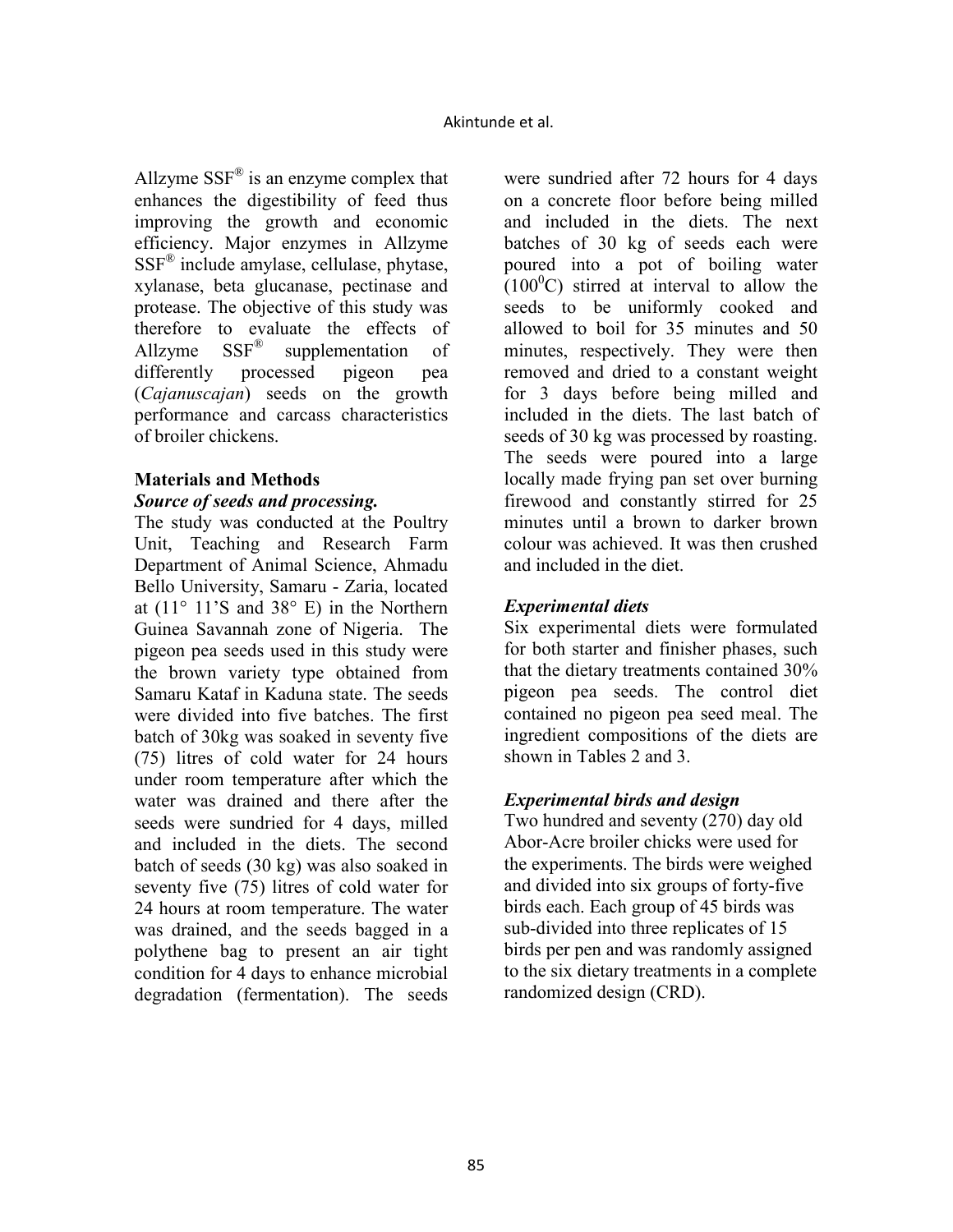| Tuble 1: 1 Featurally Composition of Raw Tigeon I ca |       |
|------------------------------------------------------|-------|
| Parameters %                                         |       |
| Dry matter                                           | 90.13 |
| Crude protein                                        | 23.50 |
| Crude fibre                                          | 8.37  |
| Ether extract                                        | 2.73  |
| Ash                                                  | 4.78  |
| Nitrogen-free Extract                                | 60.64 |

**Table 1: Proximate Composition of Raw Pigeon Pea** 

|  | Table 2: Percentage Composition of Broiler Starter Diets (1-5 weeks) |  |
|--|----------------------------------------------------------------------|--|
|  |                                                                      |  |

|                            | Treatments   |                |             |               |                      |                      |  |  |
|----------------------------|--------------|----------------|-------------|---------------|----------------------|----------------------|--|--|
| Ingredients                | $\mathbf{1}$ | $\mathfrak{D}$ | 3           | 4             | 5                    | 6                    |  |  |
|                            |              | Soaked         | Soaked      | <b>Boiled</b> | Boiled               | Roasted              |  |  |
|                            | Control      | (24hrs)        | $(24hrs)$ + | (35)          | $(50 \text{mins}) +$ | $(25 \text{mins}) +$ |  |  |
|                            |              | $+$            | (fermented  | $^{+}$        | Allyzme              | Allyzme              |  |  |
|                            |              | Allyzme        | 72hrs)      | Allyzme       |                      |                      |  |  |
|                            |              |                | $^{+}$      |               |                      |                      |  |  |
|                            |              |                | Allzyme     |               |                      |                      |  |  |
|                            |              |                | <b>SSF®</b> |               |                      |                      |  |  |
| Maize                      | 55.12        | 37.43          | 37.43       | 37.43         | 37.43                | 37.43                |  |  |
| Soya beans                 | 10.00        | 10.00          | 10.00       | 10.00         | 10.00                | 10.00                |  |  |
| Groundnut cake             | 27.98        | 15.67          | 15.67       | 15.67         | 15.67                | 15.67                |  |  |
| Pigeon pea                 | 0.00         | 30.00          | 30.00       | 30.00         | 30.00                | 30.00                |  |  |
| Fish meal                  | 2.00         | 2.00           | 2.00        | 2.00          | 2.00                 | 2.00                 |  |  |
| Bone meal                  | 3.50         | 3.50           | 3.50        | 3.50          | 3.50                 | 3.50                 |  |  |
| Lime stone                 | 0.50         | 0.50           | 0.50        | 0.50          | 0.50                 | 0.50                 |  |  |
| Salt                       | 0.30         | 0.30           | 0.30        | 0.30          | 0.30                 | 0.30                 |  |  |
| Methionine                 | 0.20         | 0.20           | 0.20        | 0.20          | 0.20                 | 0.20                 |  |  |
| Lysine                     | 0.15         | 0.15           | 0.15        | 0.15          | 0.15                 | 0.15                 |  |  |
| Vitamin premix             | 0.25         | 0.25           | 0.25        | 0.25          | 0.25                 | 0.25                 |  |  |
| Total                      | 100.00       | 100.00         | 100.00      | 100.00        | 100.00               | 100.00               |  |  |
| Allzyme SSF®               | 0.00         | 0.02           | 0.02        | 0.02          | 0.02                 | 0.02                 |  |  |
| <b>Calculated analysis</b> |              |                |             |               |                      |                      |  |  |
| Metabolizable              | 2,987        | 2,839          | 2,839       | 2,839         | 2,839                | 2,839                |  |  |
| Energy(Kcal/kg)            |              |                |             |               |                      |                      |  |  |
| Crude protein $(\%)$       | 23.00        | 23.00          | 23.00       | 23.00         | 23.00                | 23.00                |  |  |
| Ether extract $(\% )$      | 6.70         | 5.00           | 5.00        | 5.00          | 5.00                 | 5.00                 |  |  |
| Crude fibre (%)            | 3.09         | 4.40           | 4.40        | 4.40          | 4.40                 | 4.40                 |  |  |
| Calcium $(\%)$             | 1.60         | 1.60           | 1.60        | 1.60          | 1.60                 | 1.60                 |  |  |
| Available Ph (%)           | 0.76         | 0.74           | 0.74        | 0.74          | 0.74                 | 0.74                 |  |  |
| Lysine $(\% )$             | 1.10         | 1.35           | 1.35        | 1.35          | 1.35                 | 1.35                 |  |  |
| Methionine (%)             | 0.55         | 0.55           | 0.55        | 0.55          | 0.55                 | 0.55                 |  |  |
| Cysteine $(\% )$           | 0.36         | 0.33           | 0.33        | 0.33          | 0.33                 | 0.33                 |  |  |
| Cost $N$ kg of diet        | 56.91        | 54.03          | 54.03       | 54.23         | 55.03                | 55.03                |  |  |

\**Biomix premix provided per kg of diet: Vit A. 13,340 i.u, Vit D3 2,680 i.u, Vit E 10 i.u; Vit K 2.68mg; Calcium Pantothenate, 10.68mg; Vit B1 20.022mg; Folic acid 0.668mg; Choline chloride, 400mg, Chlortetracycline, 26.68mg; Manganese 133.34 mg; Iron, 66.68mg; Zinc, 55.34mg, Copper 3.2mg; Iodine 1.86; Cobalt 0.268mg. Selenium 0.108mg.* 

*SBSM = Soyabean seed meal*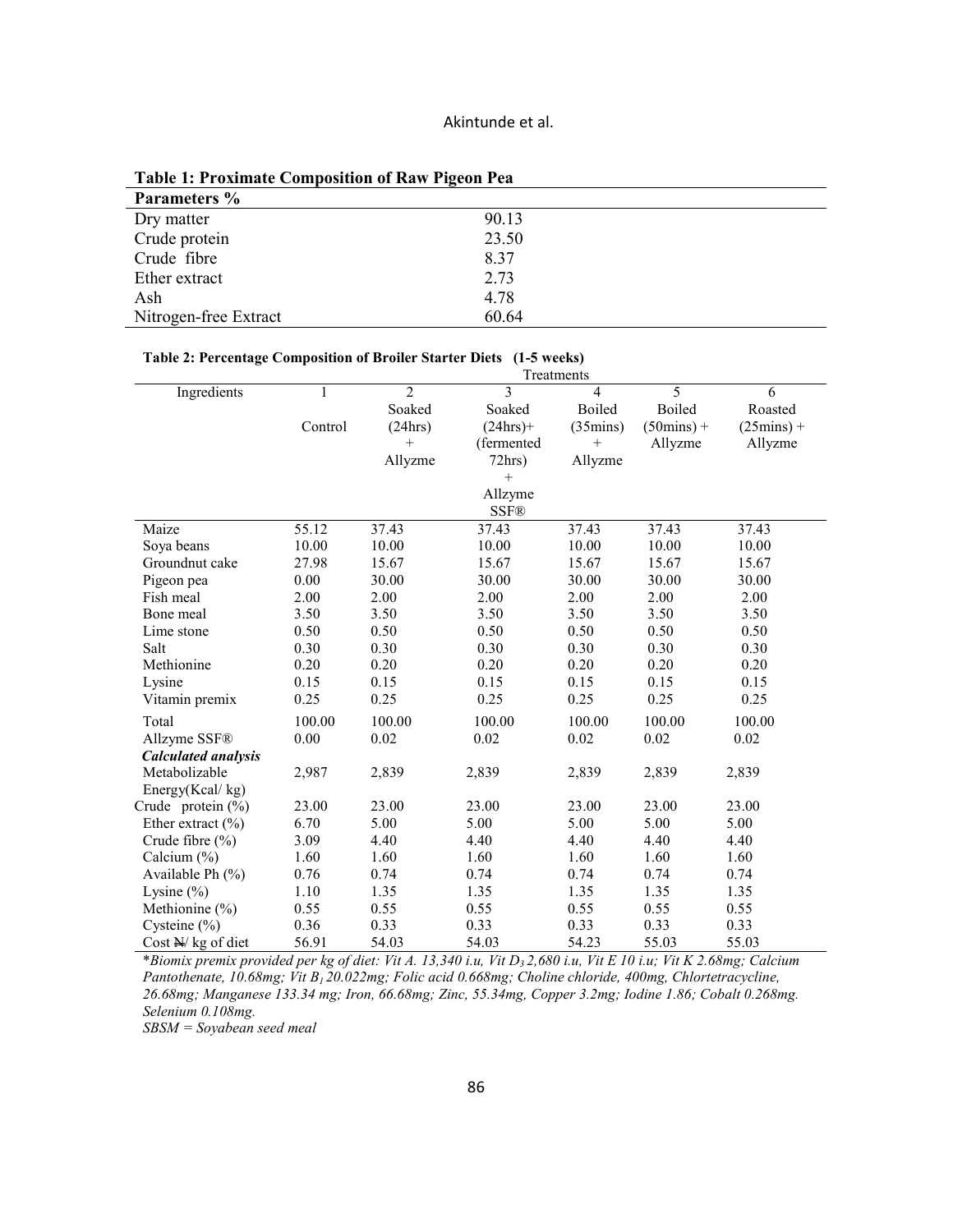Wood shavings were used as the litter material. Heat and light were provided for the first 14 days with stoves, and electric bulbs. Feed and fresh water were provided *ad libitum*. The experiment lasted for 9 Weeks. Routine vaccines and drugs were administered as at when due.

### *Data collection*

The initial body weight, weekly body weight and feed intake of the birds as well as mortality throughout the experiment were recorded. At the end of the experiment, performance parameters such as final weight, feed intake, weight gain, feed to gain, feed cost per kg gain and mortality were calculated.

### *Carcass analysis*

At the end of the feeding trial, three birds per treatment (one bird per replicate representing the average weight of the replicate group) were selected for carcass evaluation. Before slaughter, the birds were fasted overnight to clear the guts after which they were weighed and slaughtered by the neck slit and allowed to bleed properly. After slaughtering and bleeding, the carcasses were deeped in warm water at (65°C) bath for 5 minutes before defeathering. The defeathered chickens were later eviscerated. The carcasses were weighed and cut into different parts i.e head, neck, breast, back, wing, thigh and shank and the internal organs (intestines, gizzard, kidney and liver) were separately weighed. Live weight, dressing percentage and weight of cut parts and internal organs were recorded. Weights

of cut parts relative to dressed weight were expressed as percentages.

# *Data analysis*

All empirical data generated were subjected to analysis of variance (ANOVA) using the general linear model (15) and significant difference between treatment means were separated using the Duncan's Multiple Range Test (16).

### **Results and Discussion**

The results of the effect of Allzyme SSF<sup>®</sup> supplementation on the performance of broiler chickens fed differently processed pigeon pea (*Cajanus Cajan*) seeds for starter phase are presented in Table 4. Significant differences ( $P < 0.05$ ) were observed in final weight, average daily gain, feed to gain ratio, feed cost per kg gain and mortality due to supplementation of the dietary treatments. However, feed intake was not significantly  $(P>0.05)$  affected by enzyme supplementation. The final body weight of birds fed the control diet (1160g) were significantly higher (P<0.05) than those fed other dietary treatments. Birds fed pigeon pea seeds soaked for 24 hours had significantly (P<0.05) higher final weight (841g) than those on other PPSM based diets. However, the birds fed diet 5 containing pigeon pea seeds boiled for 50 minutes had the least value (594.10g). The same trend was observed for daily weight gain with the birds on the control and those on diet 2 having 32.03g and 22.8g, respectively, and were significantly (P<0.05) better than those on other PPSM based diets.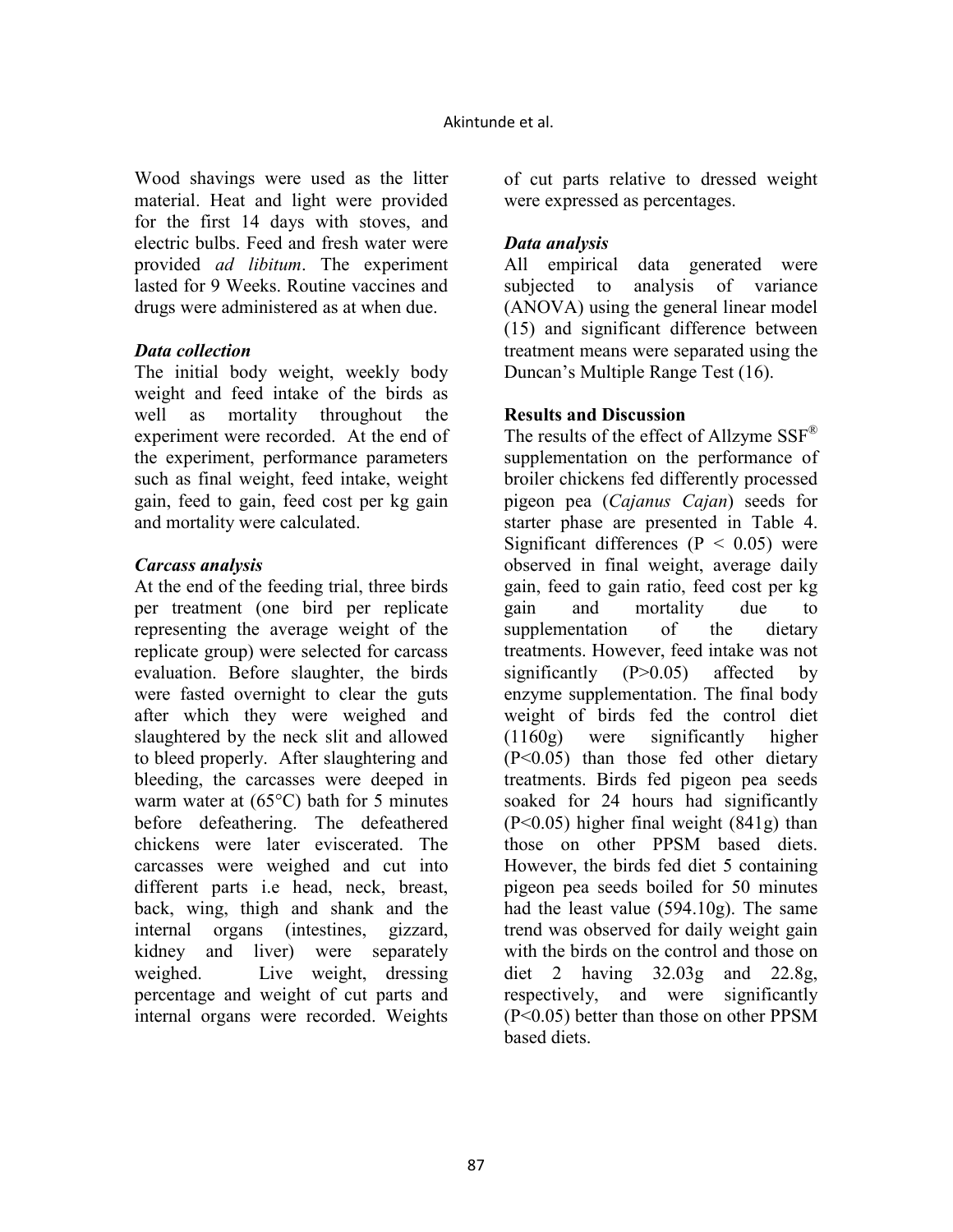| Treatments                 |         |                |                      |                    |                      |                      |
|----------------------------|---------|----------------|----------------------|--------------------|----------------------|----------------------|
| Ingredients                | 1       | $\overline{2}$ | 3                    | $\overline{4}$     | 5                    | 6                    |
|                            |         | Soaked         | Soaked +             | <b>Boiled</b>      | <b>Boiled</b>        | Roasted              |
|                            | Control | $(24 hours) +$ | (fermented           | $(50 \text{mins})$ | $(50 \text{mins}) +$ | $(25 \text{mins}) +$ |
|                            |         | Allzyme        | $72 \text{ hrs}$ ) + | $^{+}$             | Allzyme              | (Allzyme)            |
|                            |         |                | Allzyme              | Allzyme            |                      |                      |
| Maize                      | 63.95   | 46.24          | 46.24                | 46.24              | 46.24                | 46.24                |
| Soyabeans                  | 10.00   | 10.00          | 10.00                | 10.00              | 10.00                | 10.00                |
| Groundnut cake             | 19.50   | 7.21           | 7.21                 | 7.21               | 7.21                 | 7.21                 |
| Pigeon pea                 | 0.00    | 30.00          | 30.00                | 30.00              | 30.00                | 30.00                |
| Fish meal                  | 2.00    | 2.00           | 2.00                 | 2.00               | 2.00                 | 2.00                 |
| Bone meal                  | 3.00    | 3.00           | 3.00                 | 3.00               | 3.00                 | 3.00                 |
| Limestone                  | 0.50    | 0.50           | 0.50                 | 0.50               | 0.50                 | 0.50                 |
| Salt                       | 0.30    | 0.30           | 0.30                 | 0.30               | 0.30                 | 0.30                 |
| Methionine                 | 0.25    | 0.25           | 0.25                 | 0.25               | 0.25                 | 0.25                 |
| Lysine                     | 0.25    | 0.25           | 0.25                 | 0.25               | 0.25                 | 0.25                 |
| Vitamin premix             | 0.25    | 0.25           | 0.25                 | 0.25               | 0.25                 | 0.25                 |
| Total                      | 100.00  | 100.00         | 100.00               | 100.00             | 100.00               | 100.00               |
| Allzyme SSF                | 0.00    | 0.02           | 0.02                 | 0.02               | 0.02                 | 0.02                 |
| <b>Calculated Analysis</b> |         |                |                      |                    |                      |                      |
| Metabolizable              | 3,081   | 2,928          | 2,928                | 2,928              | 2,928                | 2,928                |
| Energy (Kca/kg)            |         |                |                      |                    |                      |                      |
| Crude protein %            | 20.00   | 20.00          | 20.00                | 20.00              | 20.00                | 20.00                |
| Ether extract%             | 6.30    | 4.80           | 4.80                 | 4.80               | 4.80                 | 4.80                 |
| Crude fibre %              | 3.00    | 4.00           | 4.00                 | 4.00               | 4.00                 | 4.00                 |
| Calcium %                  | 1.70    | 1.70           | 1.70                 | 1.70               | 1.70                 | 1.70                 |
| Available Ph %             | 0.70    | 0.70           | 0.70                 | 0.70               | 0.70                 | 0.70                 |
| Lysine %                   | 1.20    | 1.25           | 1.25                 | 1.25               | 1.25                 | 1.25                 |
| Methionine %               | 0.56    | 0.58           | 0.58                 | 0.58               | 0.58                 | 0.58                 |
| Cysteine %                 | 0.32    | 0.30           | 0.30                 | 0.30               | 0.30                 | 0.30                 |
| Cost $N/kg$ of diet        | 57.14   | 55.80          | 55.80                | 56.00              | 56.80                | 56.80                |

#### **Table 3: Percentage Composition of Broiler Finisher Diets (6-9 Weeks)**

\**Bio-mix premix provided per kg of diet: Vit A, 13,340 i.u, Vit D3 2,680 i.u, Vit E 10 i.u, Vit K 2.68 mg; Calcium pantothenate, 10.68 mg; Vit B1 20.022mg; Folic acid 0.668mg; Choline chloride 400mg, Chlortetracycline, 26.68; Manganese 133.34mg; Iron, 66.68mg; Zinc, 55.34mg, Copper 3.2mg; Iodine 1.86; Cobalt 0.268mg; Selenium 0.108mg SBSM = Soyabean seed meal* 

The significantly higher final weight and daily weight gain exhibited by birds fed the control diet could be due to high nutrient profiles of soybean and

groundnut resulting in efficient utilization of the protein supplied. Performance of birds fed PPS soaked for 24 hours could be attributed to the reduction of some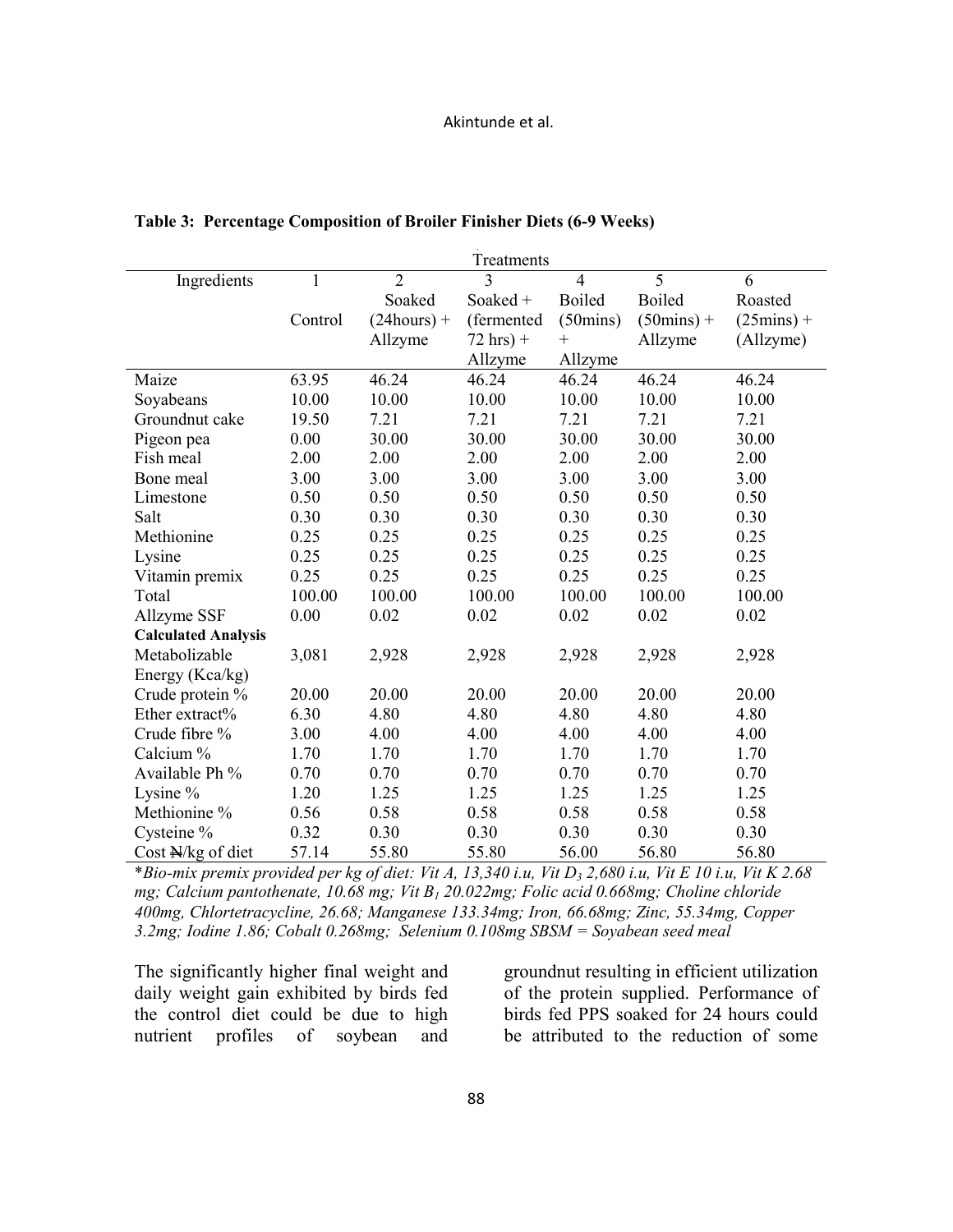anti-nutritional factors that might have enhanced palatability of the diet coupled with Allzyme  $SSF^{\&}$  supplementation to bring about improved nutrient digestion, absorption and utilization. This result agreed with the findings of (17) who reported that soaking and cooking can eliminate or reduce the phytic acid content present in pigeon pea and mung beans. The report of (18) also established that enzyme supplementation significantly improved the performance of broiler chicken. No significant (P>0.05) differences were observed in average daily feed intake of birds across the dietary treatments. However, the higher feed intake observed in birds fed diet 3 could be attributed to the palatability of the diet. The result of the feed to gain ratio showed that birds on the control diet and diet 2 with 1.23 and 1.47, respectively were most efficient (P<0.05) compared to those on other PPSM based diets. This result could be linked to efficient conversion of protein in the feed ingredients for tissue deposition by birds on diets 1 and 2. The same trend was observed for cost per kg gain with birds on Diet 1 and 2 having the least cost per gain (N70.00 vs N79.42) compared to birds fed diets 3, 4, 5 and 6. Birds fed PPSM boiled for 50 minutes based diet had the highest feed cost per kg gain compared to birds fed other dietary treatments. It appears soaking pigeon pea seeds for 24 hours were more cost effective than other processing methods. This could be as a

result of the reduced cost per kg of the diets and corroborated the findings of (19). The percentage mortality varied from zero to 2.94% and could not be linked to the the dietary treatments. This suggests that inclusion of processed Pigeon pea seeds in broiler diets posed no threat to the health of the animals. The performance of finisher broilers fed differently processed PPSM supplemented with Allzyme  $SSF^{\circledast}$  are presented in Table 5. There were no significant differences (P>0.05) observed across the dietary treatments except feed intake. birds on control diet had non significant (P>0.05) better final body weight, average daily gain, feed to gain ratio, feed cost per kg gain and mortality than those on PPSM based dietary treatments. However, birds fed diet 3 containing pigeon pea seed soaked + fermented had non significantly  $(P>0.05)$ higher values when compared with those on other PPSM based diets. The improved final weight (1980g) observed for the control group compared to birds fed PPSM based diets could be due to the relatively high nutrient profiles of soybean and groundnut cake than pigeon pea. It also implies that more energy must have been made available and utilized by the birds for improved weight gain.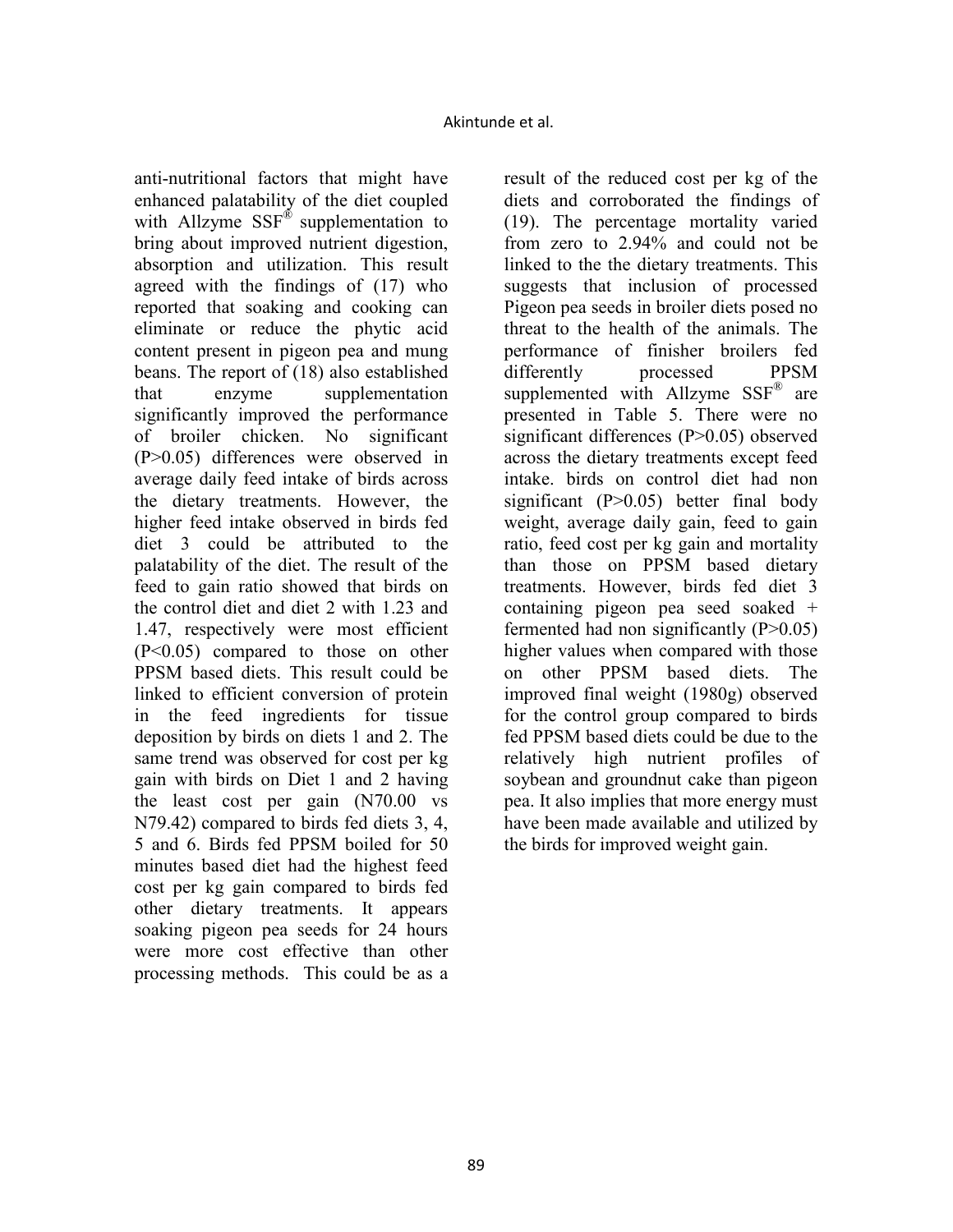|                                    |                    |                        |                                                             | Treatments                          |                                  |                                  |            |           |
|------------------------------------|--------------------|------------------------|-------------------------------------------------------------|-------------------------------------|----------------------------------|----------------------------------|------------|-----------|
|                                    |                    | $\overline{2}$         | 3                                                           | 4                                   | 5                                | 6                                |            |           |
|                                    | Control            | Soaked<br>$(24 hrs) +$ | Soaked<br>$(24 \text{ hrs}) +$                              | Boiled<br>(35)                      | Boiled<br>$(50 \text{ mins})$    | Roasted<br>$(25 \text{ mins}) +$ | <b>SEM</b> | LOS       |
| Parameters                         |                    | Allzyme<br><b>SSF®</b> | Fermented<br>$(72 \text{ hrs}) +$<br>Allzyme<br><b>SSF®</b> | $mins) +$<br>Allzyme<br><b>SSF®</b> | $^{+}$<br>Allzyme<br><b>SSF®</b> | Allzyme<br><b>SSF®</b>           |            |           |
| Initial weight (g)                 | 40.00              | 40.00                  | 40.00                                                       | 40.00                               | 40.00                            | 40.00                            | 0.00       | <b>NS</b> |
| Final weight $(g)$                 | 160 <sup>a</sup>   | $41.10^{b}$            | $33.10^{cd}$                                                | 38.39 <sup>cd</sup>                 | 94.10 <sup>d</sup>               | $17.60^{\circ}$                  | 1.47       |           |
| Average daily feed<br>intake $(g)$ | 39.65              | 33.57                  | 43.44                                                       | 42.13                               | 42.24                            | 43.01                            | 6.85       | <b>NS</b> |
| Average daily gain<br>(g)          | $32.03^{\rm a}$    | 22.88 <sup>b</sup>     | 16.95 <sup>cd</sup>                                         | 17.09 <sup>cd</sup>                 | $15.83^{d}$                      | $19.36^{\circ}$                  | 1.18       | $\ast$    |
| Feed: Gain ratio                   | $1.23^a$           | $1.47^{\rm a}$         | $2.56^{b}$                                                  | $2.46^{b}$                          | $2.67^{b}$                       | $2.22^{b}$                       | 0.55       | $\ast$    |
| Feed cost/kg gain<br>(M)           | $70.00^{\text{a}}$ | $79.42^{b}$            | 138.32 <sup>cd</sup>                                        | $133.40^{cd}$                       | 146.93 <sup>d</sup>              | $122.17^{\circ}$                 | 17.47      | $\ast$    |
| Mortality $(\%)$                   | $2.94^{\text{a}}$  | 0.00 <sup>b</sup>      | 0.00 <sup>b</sup>                                           | $0.42^{b}$                          | $1.26^{ab}$                      | $0.84^{b}$                       | 0.35       | $\ast$    |

#### **Table 4: Performance of Broiler Starter (1-5 Weeks) Fed Differently Processed Pigeon Pea Seeds Based Diet with Allzyme Supplementation**

Means on the same row with different superscripts differ significantly (P<.0.05) NS: Not significant (P>0.05). SEM: Standard error of means. LOS:Level of significance. \*=P<0.05

| Table 5: Performance of Broiler Finisher $(6 - 9$ Weeks) Fed Differently Processed Pigeon Pea |  |  |
|-----------------------------------------------------------------------------------------------|--|--|
| Seeds Based Diets with Allzyme SSF® Supplementation                                           |  |  |

|                                 |           |                 | Treatments           |                     |                 |                     |            |           |
|---------------------------------|-----------|-----------------|----------------------|---------------------|-----------------|---------------------|------------|-----------|
|                                 |           | 2               | 3                    | 4                   | 5               | 6                   |            |           |
|                                 | Control   | Soaked          | Soaked               | Boiled              | <b>Boiled</b>   | Roasted             |            |           |
|                                 |           | $(24hrs) +$     | $(24 \text{ hrs}) +$ | $(35 \text{ mins})$ | (50)            | $(25 \text{ mins})$ |            |           |
| Parameters                      |           | AllzymeSSF®     | Fermented            | $^{+}$              | $mins$ ) +      | $+$                 |            |           |
|                                 |           |                 | $+$ Allzyme          | Allzyme             | Allzyme         | Allzyme             | <b>SEM</b> | LOS       |
|                                 |           |                 | <b>SSF®</b>          | <b>SSF®</b>         | <b>SSF®</b>     | <b>SSF®</b>         |            |           |
|                                 |           |                 |                      |                     |                 |                     |            |           |
| Initial weight $(g)$            | 780.00    | 780.00          | 780.00               | 780.00              | 780.00          | 780.00              | 0.00       | <b>NS</b> |
| Final weight $(g)$              | 1980.00   | 1602.00         | 1866.00              | 1582.20             | 1662.00         | 1740.60             | 227.00     | <b>NS</b> |
| <b>ADFI</b>                     | $72.72^b$ | $58.46^{\circ}$ | $86.75^{ab}$         | $80.64^{ab}$        | $89.63^{\circ}$ | $88.00^{ab}$        | 6.74       | $\ast$    |
| ADG                             | 42.86     | 29.36           | 38.79                | 28.65               | 31.50           | 34.30               | 8.12       | <b>NS</b> |
| Feed: Gain Ratio                | 1.69      | 1.99            | 2.23                 | 2.81                | 2.85            | 2.57                | 0.78       | <b>NS</b> |
| Feedcost/kg gain $(\mathbb{H})$ | 96.57     | 111.04          | 124.43               | 157.36              | 161.88          | 145.98              | 49.49      | <b>NS</b> |
| Mortality $(\% )$               | 4.20      | 5.46            | 6.72                 | 5.04                | 5.88            | 5.13                | 1.67       | <b>NS</b> |

abc: Means on the same row with different superscripts differ significantly (P<.0.05) NS: Not significant (p>0.05) SEM: Standard error of means. LOS: Level of significance ADFI=Average daily feed intake (g) ADGAverage daily gain (g)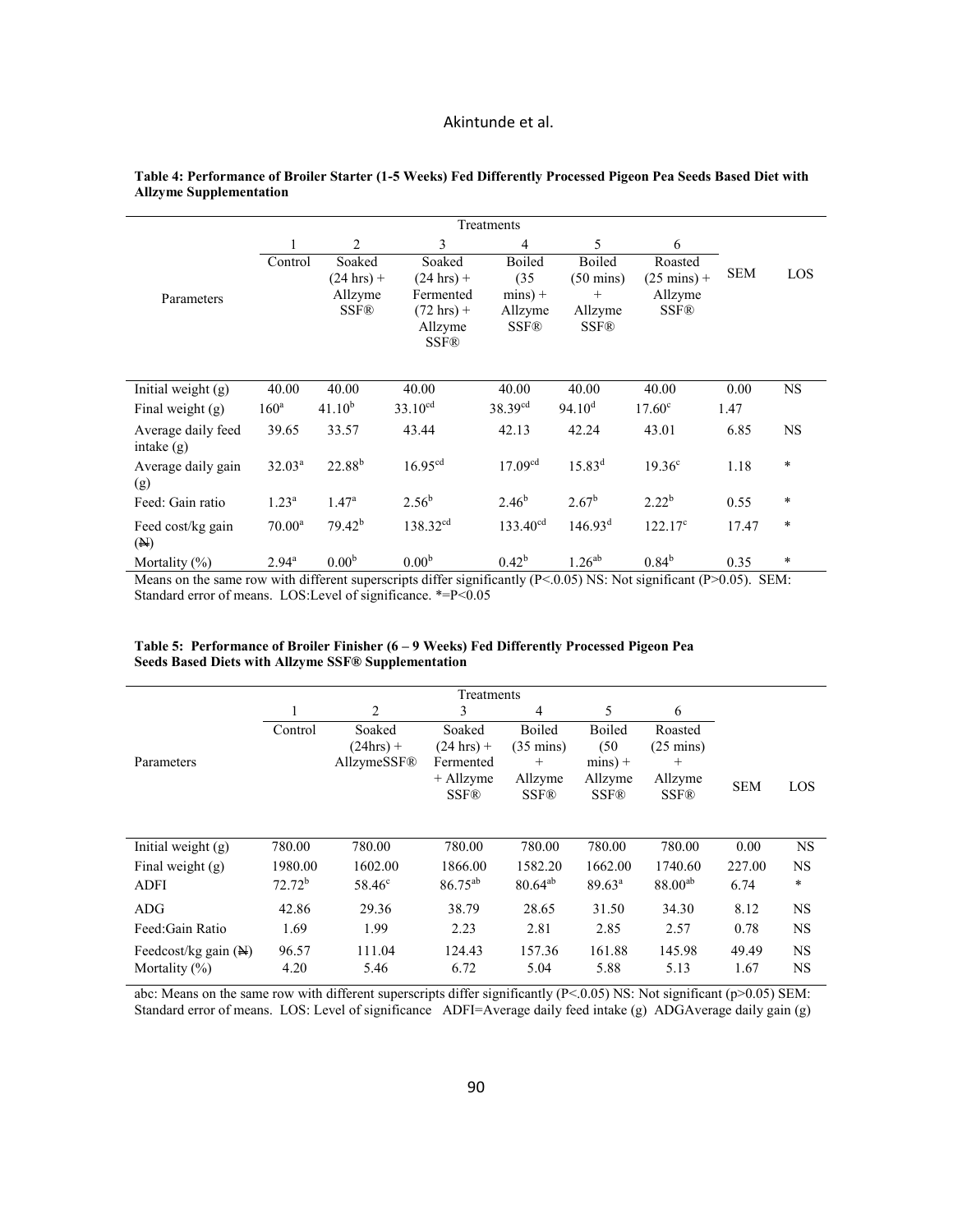Birds on the control diet had the least feed to gain ratio (1.69) and cost per kg gain ( $\angle$ 496.57) followed by those on diet 2 containing PPSM soaked for 24 hours with  $1.99$  and  $\text{N}111.04$  respectively. However, the feed to gain and the cost per kg gain were not significantly (P>0.05) different across the dietary treatments. This trend of result could be linked to improved feed utilization and tissue deposition by birds across all the dietary treatments. This supported the report of (20) and (21) that variation in bird performance is reduced when enzymes are added to the feed.

The results of carcass characteristics and relative organ weights of broiler birds fed the experimental diets are shown in Table 6. All carcass parameters measured were

not significantly (P>0.05) affected across the treatment groups. This supported the reports of (20) that variation in birds' carcass characteristics is reduced when enzymes are added to their diet. However, the relatively higher values in live weight and dressed weight showed by birds fed diet 1 (control), 3 (soaked  $+$ fermented pigeon pea with Allzyme SSF® and 6 (roasted pigeon pea with Allzyme SSF®) could be attributed to good nutrient utilization. This agreed with  $(8, 9)$  who reported that processing improves the utilization of proteins and energy contained in legumes for growth. Generally, organ weights of birds fed

pigeon pea seed meal diets were relatively higher (P<0.05) than those fed the control diet.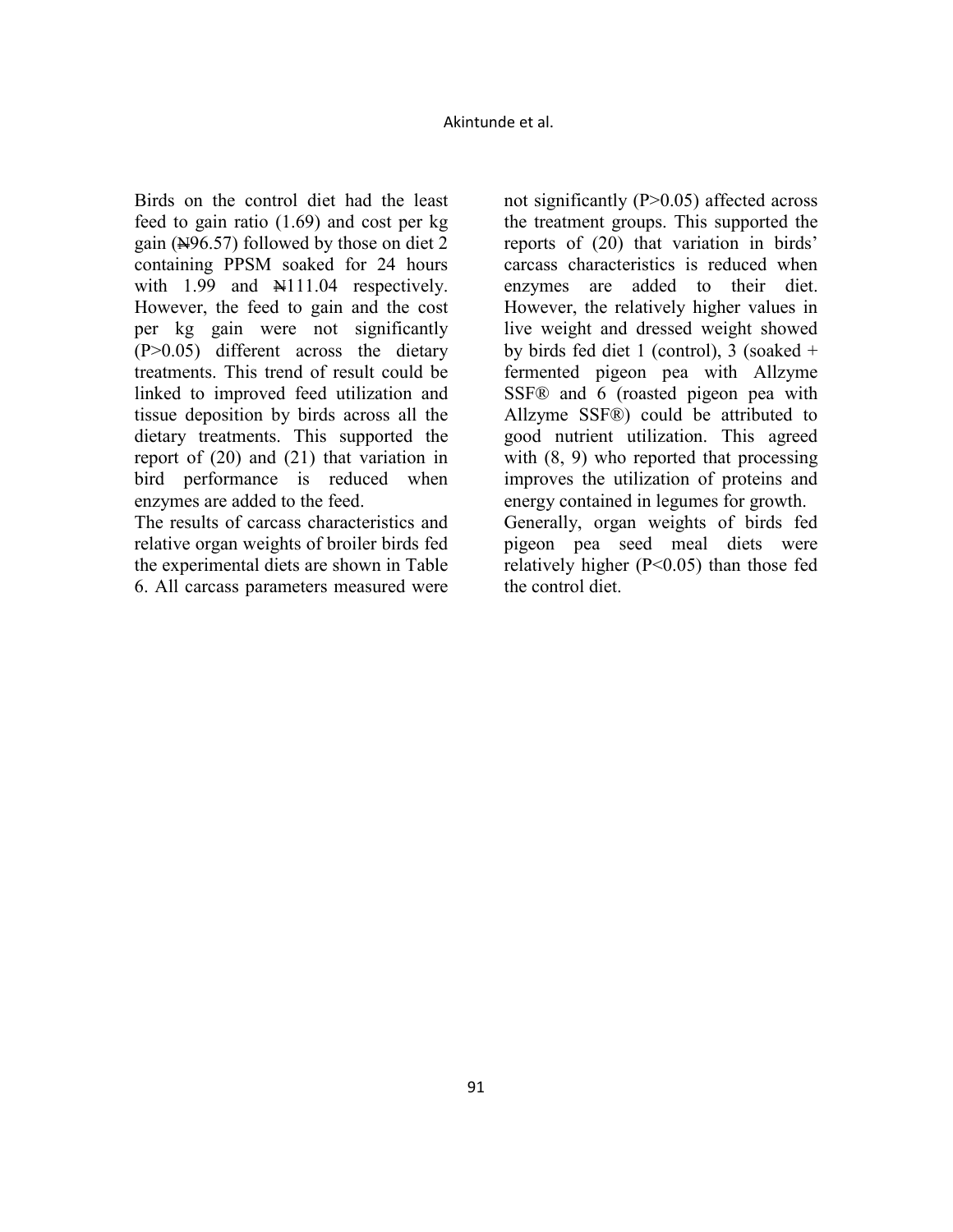| Parameters        | Treatments |                         |                          |                     |                       |                     |            |           |
|-------------------|------------|-------------------------|--------------------------|---------------------|-----------------------|---------------------|------------|-----------|
|                   |            | $\overline{2}$          | 3                        | 4                   | 5                     | 6                   | <b>SEM</b> | LOS       |
|                   | Control    | Soaked                  | Soaked                   | Boiled              | Boiled                | Roasted             |            |           |
|                   |            | (24 hrs)                | (24 hrs)                 | $(35 \text{ mins})$ | $(50 \text{ mins}) +$ | $(25 \text{ mins})$ |            |           |
|                   |            | $+$                     | $^{+}$                   | $\! +$              | Allzyme               | $+$                 |            |           |
|                   |            | Allzyme                 | Fermented                | Allzyme             | $SSF^{\circledR}$     | Allzyme             |            |           |
|                   |            | $SSF^{\tilde{\otimes}}$ | + Allzyme                | $SSF^{\circledR}$   |                       | $SSF^{\otimes}$     |            |           |
|                   |            |                         | $\text{SSF}^{\circledR}$ |                     |                       |                     |            |           |
| Live weight $(g)$ | 1980.00    | 1602.00                 | 1866.00                  | 1582.20             | 1662.00               | 1740.60             | 227.37     | <b>NS</b> |
| DWt(g)            | 1576.70    | 1178.70                 | 1486.30                  | 1345.00             | 1323.75               | 1430.00             | 224.28     | <b>NS</b> |
| Dressing $(\% )$  | 79.63      | 73.58                   | 79.65                    | 85.00               | 79.65                 | 82.16               | 8.75       | <b>NS</b> |
| Heart $(\%)$      | 0.48       | 0.57                    | 0.50                     | 0.56                | 0.47                  | 0.68                | 2.73       | <b>NS</b> |
| Liver $(\%)$      | 2.73       | 3.11                    | 2.87                     | 3.28                | 2.96                  | 4.62                | 15.27      | <b>NS</b> |
| $Gizzard(\% )$    | 2.89       | 2.96                    | 3.27                     | 3.67                | 3.06                  | 3.22                | 29.90      | <b>NS</b> |
| Kidney (%)        | 0.54       | 0.57                    | 0.45                     | 0.55                | 0.69                  | 0.74                | 5.26       | <b>NS</b> |
| Spleen $(\% )$    | 0.11       | 0.16                    | 0.15                     | 0.16                | 0.18                  | 0.17                | 6.65       | <b>NS</b> |
| Lungs $(\%)$      | 0.53       | 0.56                    | 0.68                     | 0.69                | 0.55                  | 0.92                | 4.86       | <b>NS</b> |
| Breast $(\% )$    | 13.45      | 11.58                   | 10.69                    | 15.17               | 14.53                 | 13.11               | 42.63      | <b>NS</b> |
| Head $(\% )$      | 3.08       | 3.60                    | 3.24                     | 3.27                | 3.36                  | 3.76                | 7.10       | <b>NS</b> |
| Back $(\%)$       | 12.62      | 11.46                   | 14.39                    | 15.42               | 12.84                 | 13.55               | 38.49      | NS        |
| Wings $(\%)$      | 8.79       | 8.47                    | 8.62                     | 10.25               | 9.28                  | 9.80                | 31.77      | <b>NS</b> |
| Thigh $(\%)$      | 19.07      | 16.50                   | 16.50                    | 21.51               | 19.23                 | 20.44               | 59.28      | <b>NS</b> |
| Leg $(\%)$        | 4.87       | 5.14                    | 5.21                     | 4.08                | 4.67                  | 6.06                | 19.56      | <b>NS</b> |
| Neck $(\% )$      | 4.80       | 4.33                    | 4.59                     | 4.17                | 5.03                  | 4.71                | 16.84      | <b>NS</b> |
| Length of SI      | 219.99     | 222.00                  | 257.01                   | 228.99              | 219.99                | 233.01              | 66.81      | <b>NS</b> |
| (cm)              |            |                         |                          |                     |                       |                     |            |           |

**Table 6: Carcass Characteristics of Broiler Chickens Fed Allzyme SSF® Supplemented Differently Processed Pigeon Pea Seeds Based Diets (Expressed as percentage of live weight).** 

abc: Means on the same row with different superscripts within the same row differ significantly (P<0.05) NS: Not significant (P>0.05), \* Significant (p<0.05); LOS: Level of significance, SEM: Standard error of means significant (P>0.05),  $*$  Significant (p<0.05); LOS: SI: Small DWt Dressed weight (g) intestine

#### **Conclusion and Application**

- 1. Allzyme SSF® supplementation significantly improved the utilization of pigeon pea seeds processed by soaking in broiler starter diets at 30% dietary level of inclusion.
- 2. Allzyme SSF® supplementation significantly improved the utilization of pigeon pea seeds processed by soaking + fermentation in broiler finisher diets at 30% dietary level of inclusion.
- 3. Allzyme supplementation of differently processed pigeon pea seeds had no negative effect on the performance and carcass characteristics of broiler chickens.
- 4. For effective and desirable results Allzyme SSF® supplementation of pigeon pea seeds processed by soaking and fermentation at 30% inclusion level in broiler diets is recommended.

#### **References**

1 Ani, A.O. and Omeje, O.D. (2007). Effect of enzyme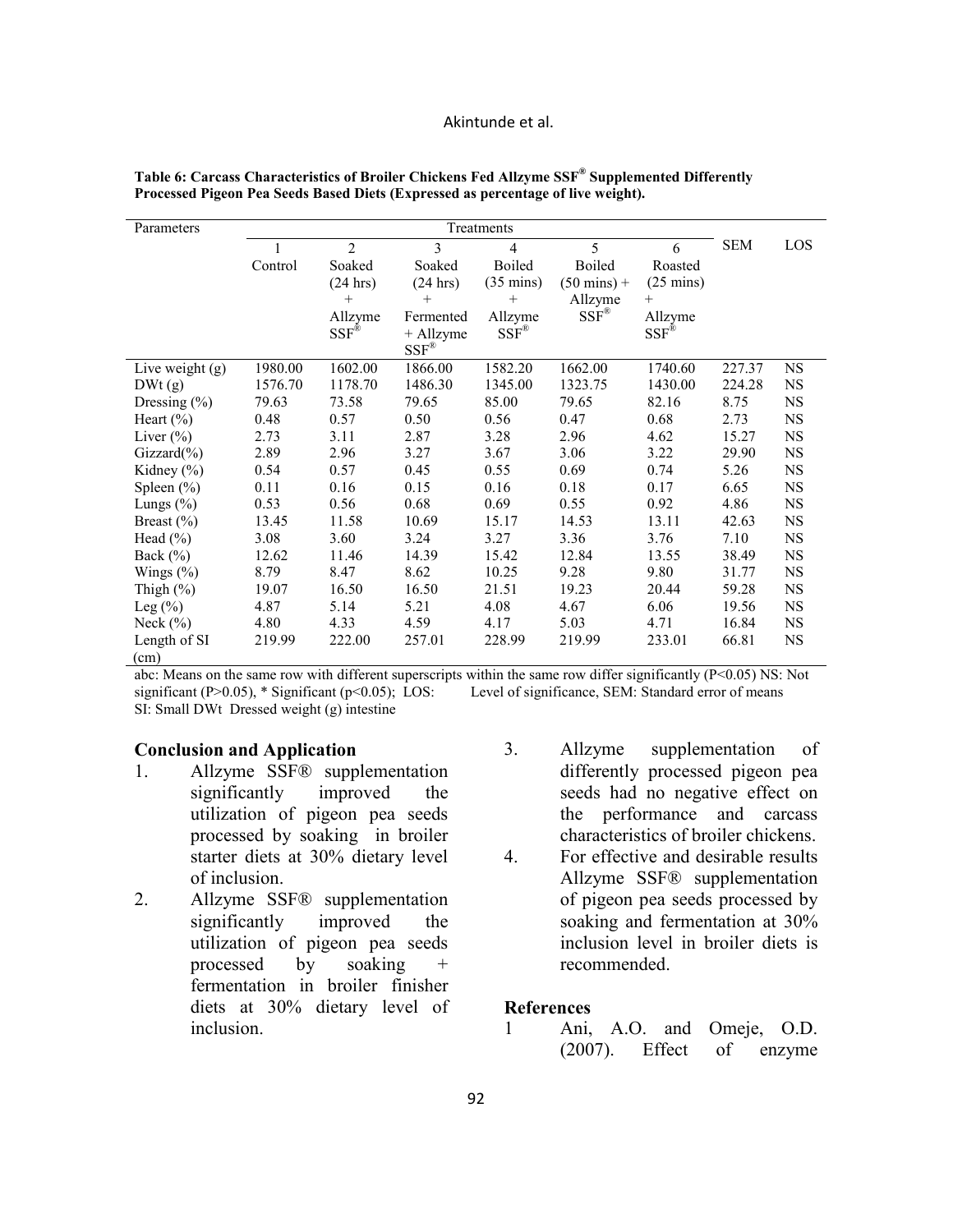supplementation of raw bambara groundnut waste diet on nutrient utilization of broiler finisher.<br>*Proceeding of*  $33^{rd}$  *Annual Proceeding of 33rd Annual Conference of SAP*, Ogun, Nigeria. Pp. 424.

- 2 Obioha F.C. (1992). A guide to production in the tropics. Acena Pub. Enugu. Nigeria.
- 3 Apata, D.F. and Ologhobo,A.D. (1993). Biochemical evaluation of some Nigerian legume seeds. *Food Chemistry* 49 (1994) 33- 338.
- 4 Grimaud, P. (1988). The pigeon pea (*Cajanus cajan*). A possible alternative for traditional pig and poultry farming in Caledonia Revue-de Elevage-et-demedicine. *Veterinary de-Nouvelle*, Caledonie, M: 29-36.
- 5 Ologhobo, A.D. (1992). The nutritive value of some tropical (West African) legumes for poultry. *Journal of Applied Animal Research* 2: 104-293.
- 6 D' Mello, J.F.P. (1992). Chemical constraints to the use of tropical legumes in animal nutrition. *Animal Feed Science and Technology* 38(2/3) 237-24.

7 Birk, Y. (1988). Protein protease inhibitors of plant origin and their significance in nutrition. Workshop on anti-nutritional factors in legume seeds. Wageningen, the Netherlands, 23- 25 November, 1988. Pp. 9. abstr.

8 Omeje, S.I. (1999). Issues in Animal Science. Ray Kennedy Scientific Pub. Enugu, Nigeria.

*Proceedings of 29th Conference of the Nigerian Society for Animal Production*, vol. 28. Pp. 240-244.

- 9 Kaankuka, F.G., Balogun, T.F., Bawa, G.S. and Duru, S. (2000). Effect of cooking soybean on DM digestibility and energy in pigs. *Industrial Journal of Animal Science* 70 (7) 740-743.
- 10 Ologhobo, A.D. (1989). Improving the nutritive value of soybeans (Glycine max) through processing. Biochemical and protein quality studies. *Tropical Agriculture*, 66:290-296.
- 11 Nwokolo, E. and Orji, U.I (1985). Variation in metabolizable energy content of raw or autoclaved white and brown varieties of three tropical grain legumes. *Animal Feed Science and Technology*. 13:1/2., 141-146; 19 ref.
- 12 Faris, D.G. and Singh, U. (1990). Pigeon pea: Nutrition and products: In: Nene, Y.L., Hall, S.D. and Sheila, V.K., (eds). *The Pigeon pea* Walling Ford, Oxon, U.K; CAB International.
- 13 Classen, H.L., Scott, T.A., Irish, G.G.., Huck, P., Swift, M., Bedford, M.R., (1995). The relationship of chemical and physical measurement to the apparent metabolizable energy (AME) of wheat when fed to broiler chickens with and without a wheat enzyme source. In: Proceedings of the Second European Symposium on Feed Enzymes. Pp. 65-69.